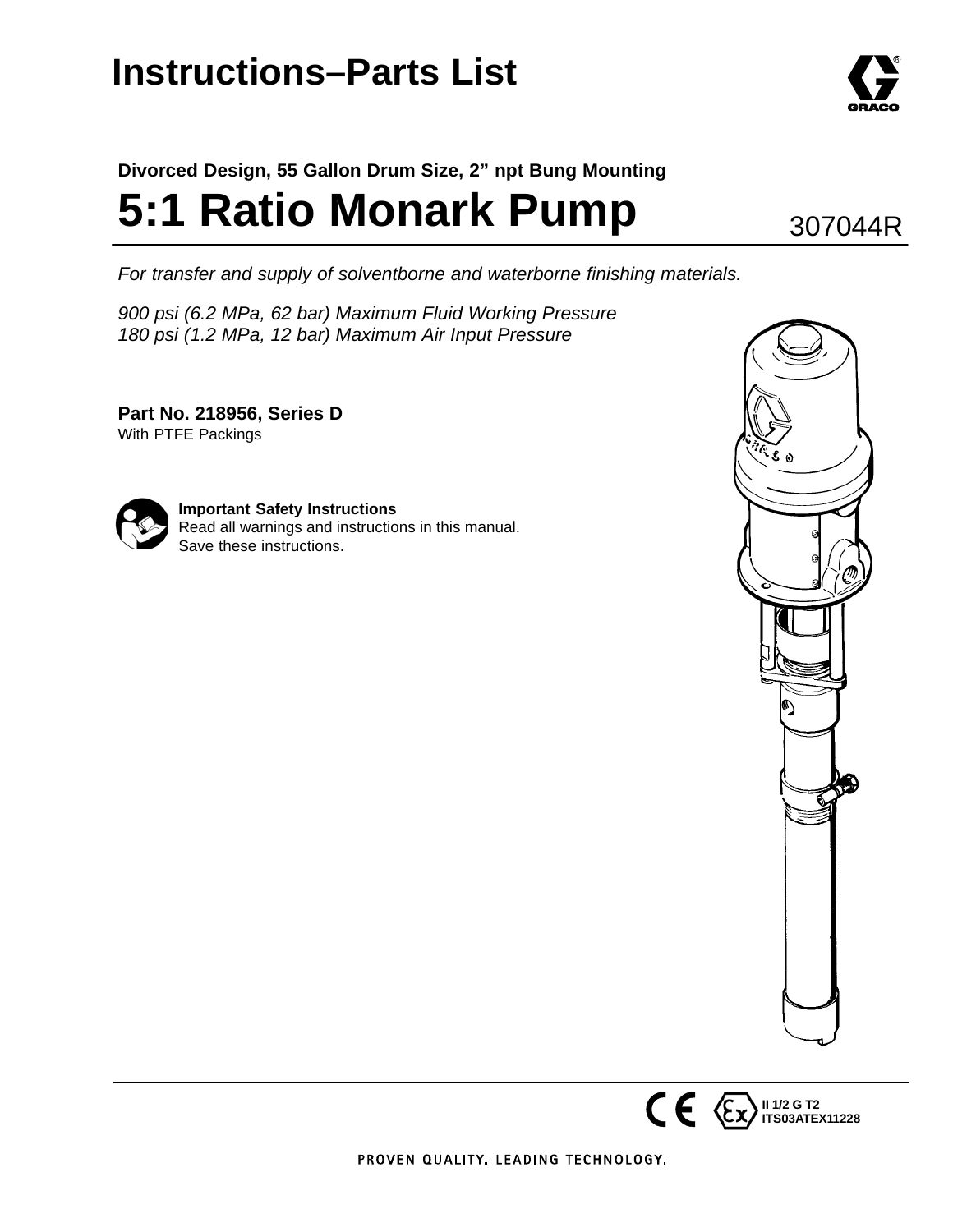# **Table of Contents**

## **Symbols**

**Warning Symbol**

### **WARNING**

This symbol alerts you to the possibility of serious injury or death if you do not follow the instructions.

#### **Caution Symbol**

## **A CAUTION**

This symbol alerts you to the possibility of damage to or destruction of equipment if you do not follow the corresponding instructions.

### **WARNING INSTRUCTIONS EQUIPMENT MISUSE HAZARD** Equipment misuse can cause the equipment to rupture or malfunction and result in serious injury. - This equipment is for professional use only. - Read all instruction manuals, tags, and labels before operating the equipment. - Use the equipment only for its intended purpose. If you are uncertain about usage, call your Graco distributor. • Do not alter or modify this equipment. Use only genuine Graco parts and accessories. - Check equipment daily. Repair or replace worn or damaged parts immediately. • Do not exceed the maximum working pressure of the lowest rated system component. Refer to the **Technical Data** on page 18 for the maximum working pressure of this equipment. - Use fluids and solvents which are compatible with the equipment wetted parts. Refer to the **Technical Data** section of all equipment manuals. Read the fluid and solvent manufacturer's warnings. • Do not exceed the maximum working pressure of the lowest rated system component. This equipment has a **900 psi (6.2 MPa, 62 bar) maximum working pressure.** • Do not use hoses to pull equipment. • Route hoses away from traffic areas, sharp edges, moving parts, and hot surfaces. Do not expose Graco hoses to temperatures above 82°C (180°F) or below  $-40^{\circ}$ C ( $-40^{\circ}$ F). - Wear hearing protection when operating this equipment. • Do not lift pressurized equipment. - Comply with all applicable local, state, and national fire, electrical, and safety regulations.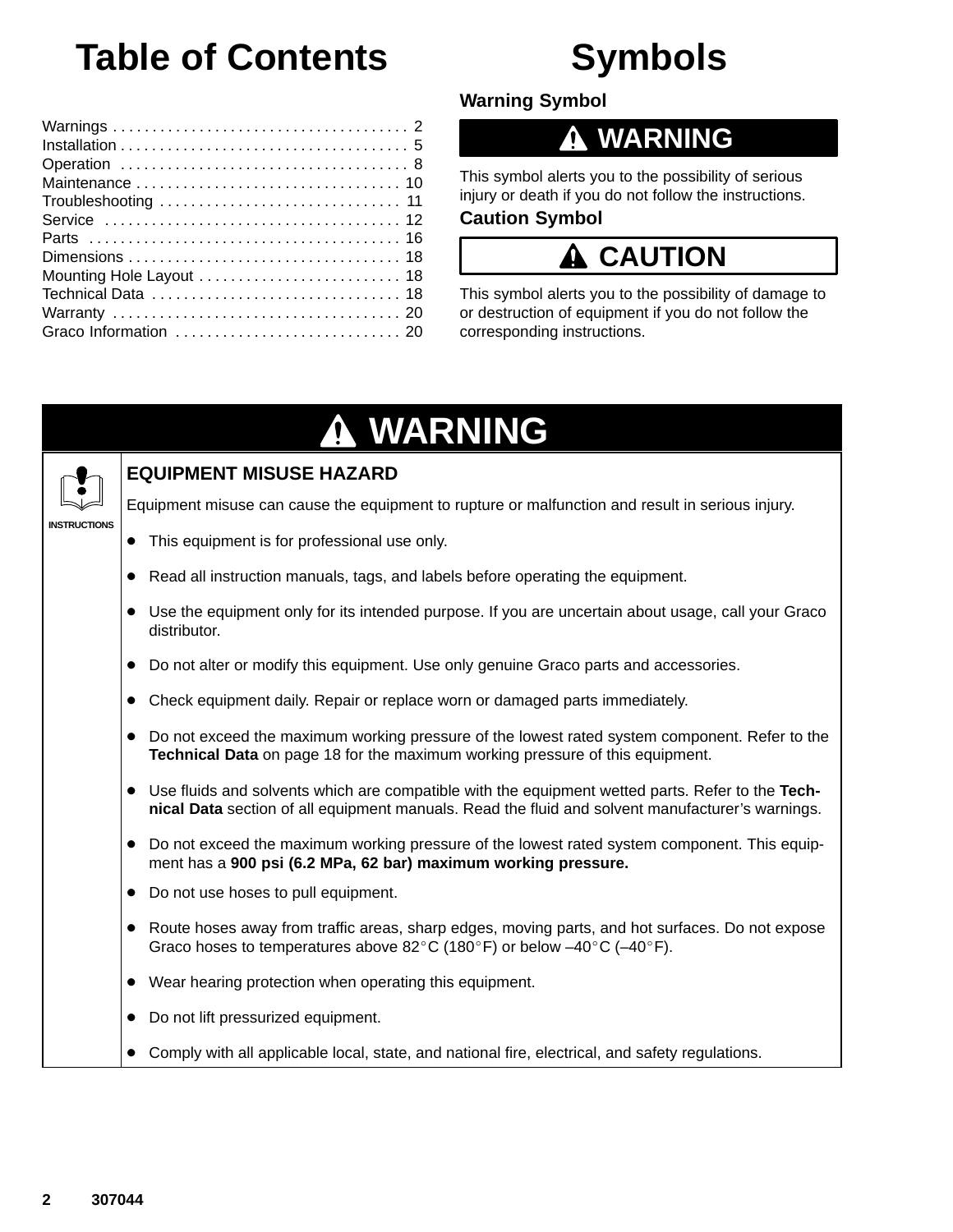# **A WARNING**

| <b>SKIN INJECTION HAZARD</b>                                                                                                                                                                                                                 |
|----------------------------------------------------------------------------------------------------------------------------------------------------------------------------------------------------------------------------------------------|
| Spray from the gun, hose leaks, or ruptured components can inject fluid into your body and cause<br>extremely serious injury, including the need for amputation. Fluid splashed in the eyes or on the skin<br>can also cause serious injury. |
| Fluid injected into the skin might look like just a cut, but it is a serious injury. Get immediate<br>surgical treatment.                                                                                                                    |
| Do not point the gun at anyone or at any part of the body.<br>$\bullet$                                                                                                                                                                      |
| Do not put your hand or fingers over the spray tip.<br>$\bullet$                                                                                                                                                                             |
| Do not stop or deflect leaks with your hand, body, glove or rag.<br>$\bullet$                                                                                                                                                                |
| Do not "blow back" fluid; this is not an air spray system.<br>$\bullet$                                                                                                                                                                      |
| Always have the tip guard and the trigger guard on the gun when spraying.                                                                                                                                                                    |
| Check the gun diffuser operation weekly. Refer to the gun manual.<br>$\bullet$                                                                                                                                                               |
| Be sure the gun trigger safety operates before spraying.<br>$\bullet$                                                                                                                                                                        |
| Lock the gun trigger safety when you stop spraying.<br>$\bullet$                                                                                                                                                                             |
| • Follow the Pressure Relief Procedure on page 8 whenever you: are instructed to relieve pres-<br>sure; stop spraying; clean, check, or service the equipment; and install or clean the spray tip.                                           |
| Tighten all fluid connections before operating the equipment.<br>$\bullet$                                                                                                                                                                   |
| Check the hoses, tubes, and couplings daily. Replace worn, damaged, or loose parts immediately.<br>$\bullet$<br>Permanently coupled hoses cannot be repaired; replace the entire hose.                                                       |
| Use only Graco approved hoses. Do not remove any spring guard that is used to help protect the<br>hose from rupture caused by kinks or bends near the couplings.                                                                             |
| <b>MOVING PARTS HAZARD</b>                                                                                                                                                                                                                   |
| Moving parts, such as the air motor piston, can pinch or amputate your fingers.                                                                                                                                                              |
| Keep clear of all moving parts when starting or operating the pump.<br>$\bullet$                                                                                                                                                             |
| Before servicing the equipment, follow the <b>Pressure Relief Procedure</b> on page 8 to prevent the<br>equipment from starting unexpectedly.                                                                                                |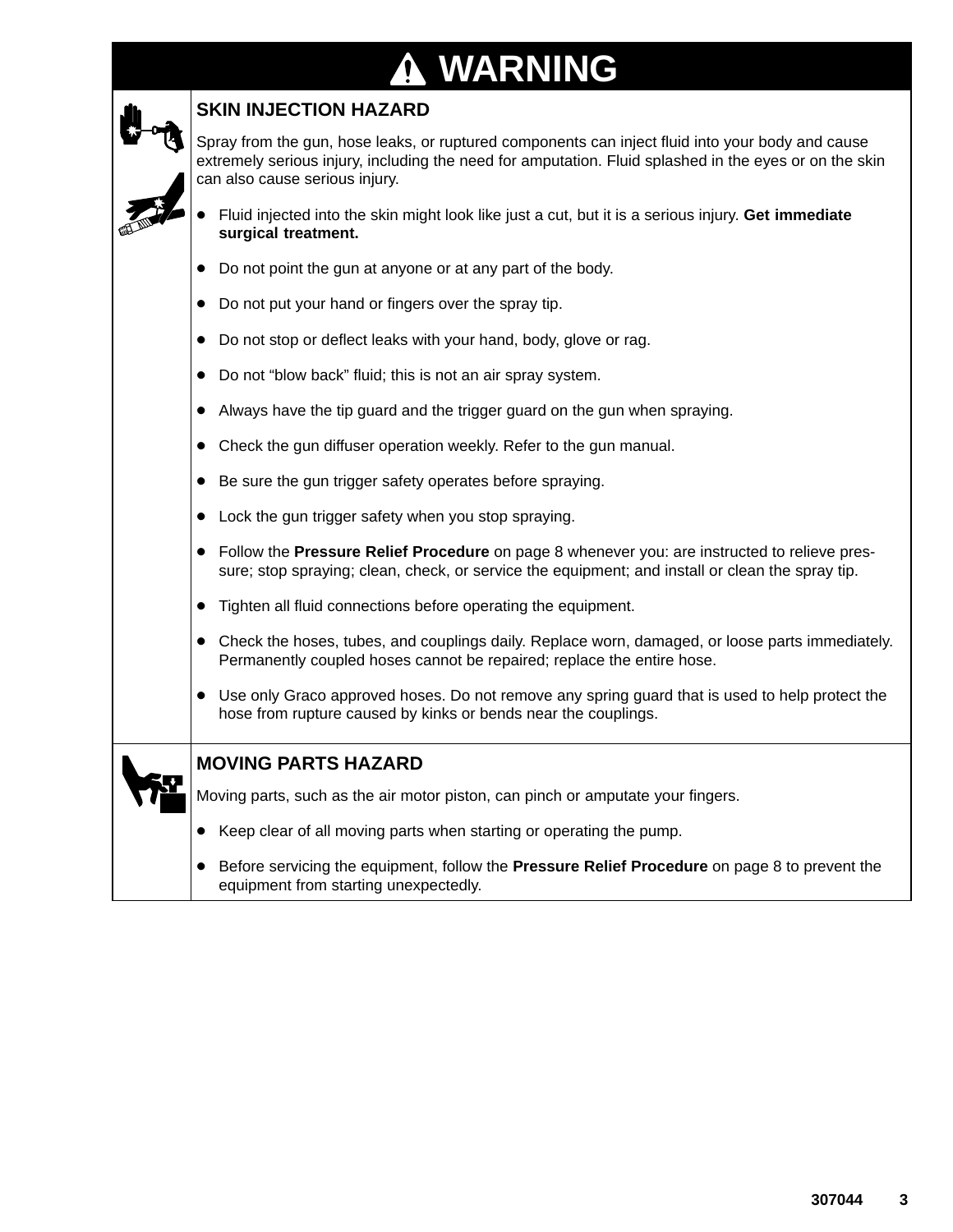### **WARNING**  $\bf \Phi$



#### **FIRE AND EXPLOSION HAZARD**

Improper grounding, poor ventilation, open flames or sparks can cause a hazardous condition and result in a fire or explosion and serious injury.

- Ground the equipment and the object being sprayed. Refer to **Grounding** on page 5.
- If there is any static sparking or you feel an electric shock while using this equipment, **stop spraying immediately.** Do not use the equipment until you identify and correct the problem.
- Provide fresh air ventilation to avoid the buildup of flammable fumes from solvents or the fluid being sprayed.
- Keep the spray area free of debris, including solvent, rags, and gasoline.
- Electrically disconnect all equipment in the spray area.
- Extinguish all open flames or pilot lights in the spray area.
- Do not smoke in the spray area.
- Do not turn on or off any light switch in the spray area while operating or if fumes are present.
- $\bullet$ Do not operate a gasoline engine in the spray area.

|  | <b>TOXIC FLUID HAZARD</b>                                                                                                                         |
|--|---------------------------------------------------------------------------------------------------------------------------------------------------|
|  | Hazardous fluid or toxic fumes can cause serious injury or death if splashed in the eyes or on the skin,<br>inhaled, or swallowed.                |
|  | Know the specific hazards of the fluid you are using.                                                                                             |
|  | Store hazardous fluid in an approved container. Dispose of hazardous fluid according to all local,<br>$\bullet$<br>state and national guidelines. |
|  | Always wear protective eyewear, gloves, clothing and respirator as recommended by the fluid and<br>solvent manufacturer.                          |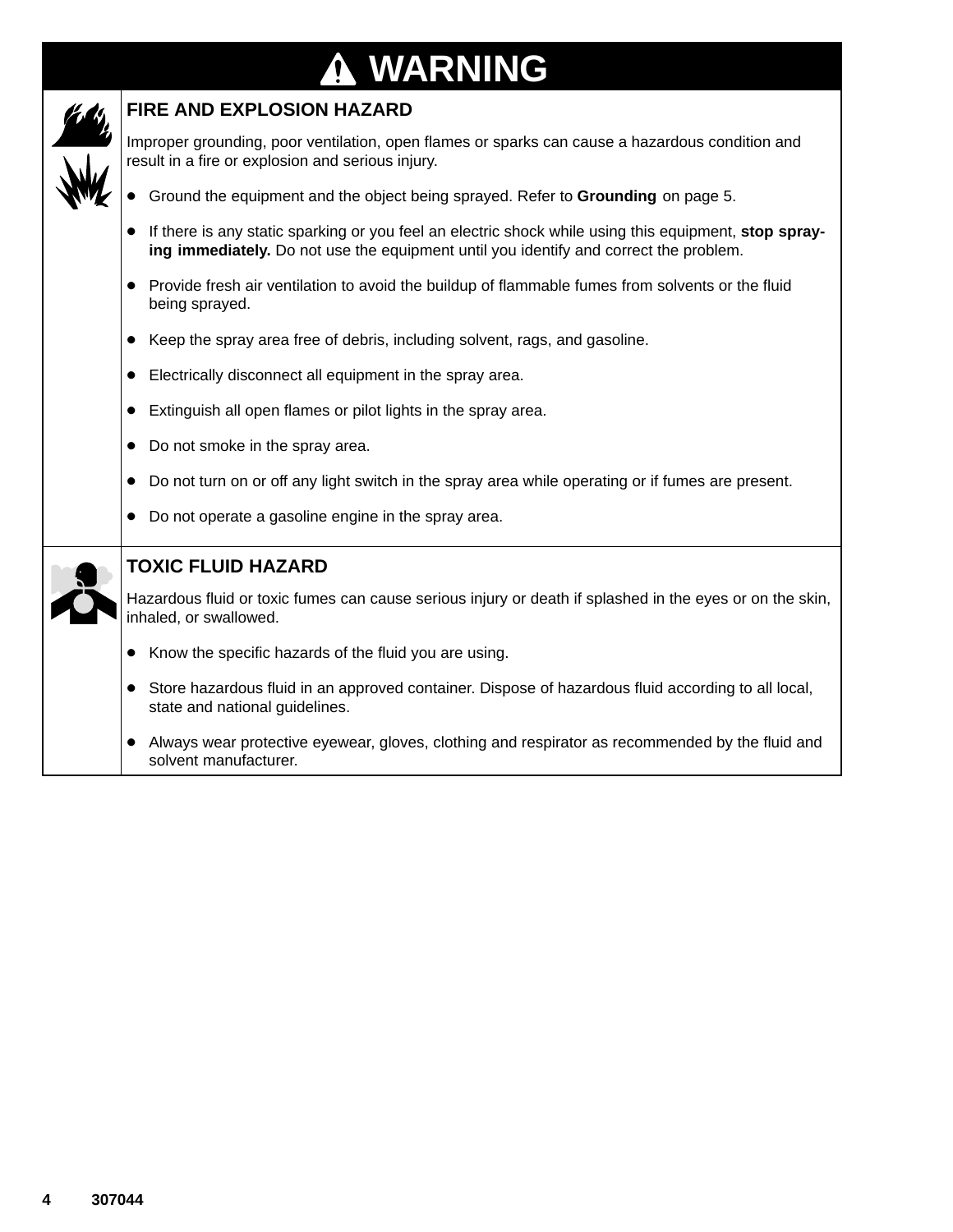# **Installation**

#### **Grounding**

To reduce the risk of static sparking, ground the pump, object being sprayed, and all other spray/dispensing equipment used or located in the spray/dispensing area. Check you local electrical code for detailed grounding instructions for your area and type of equipment. Be sure to ground all of this spray/dispensing equipment:

- 1. *Pump*: loosen the grounding lug locknut (W) and washer  $(X)$ . Insert one end of a 12 ga.  $(1.5 \text{ mm}^2)$ minimum ground wire (Y) into the slot in lug (Z) and tighten the locknut securely. See Fig. 1. Connect the other end of the wire to a true earth ground.
- 2. Air hoses: use only electrically conductive air hoses.
- 3. Fluid hoses: use only electrically conductive fluid hoses.
- 4. Air compressor: follow manufacturer's recommendations.
- 5. Spray gun/dispensing valve: grounding is obtained through connection to a properly grounded fluid hose and pump.
- 6. Fluid supply container: according to your local code.
- 7. Object being sprayed: according to your local code.
- 8. All solvent pails used when flushing, according to your local code. Use only metal pails, which are conductive, placed on a grounded surface. Do not place the pail on a nonconductive surface, such as paper or cardboard, which interrupts the grounding continuity.
- 9. To maintain grounding continuity when flushing or relieving pressure, always hold a metal part of the gun/valve firmly to the side of a grounded metal pail, then trigger the gun/valve.



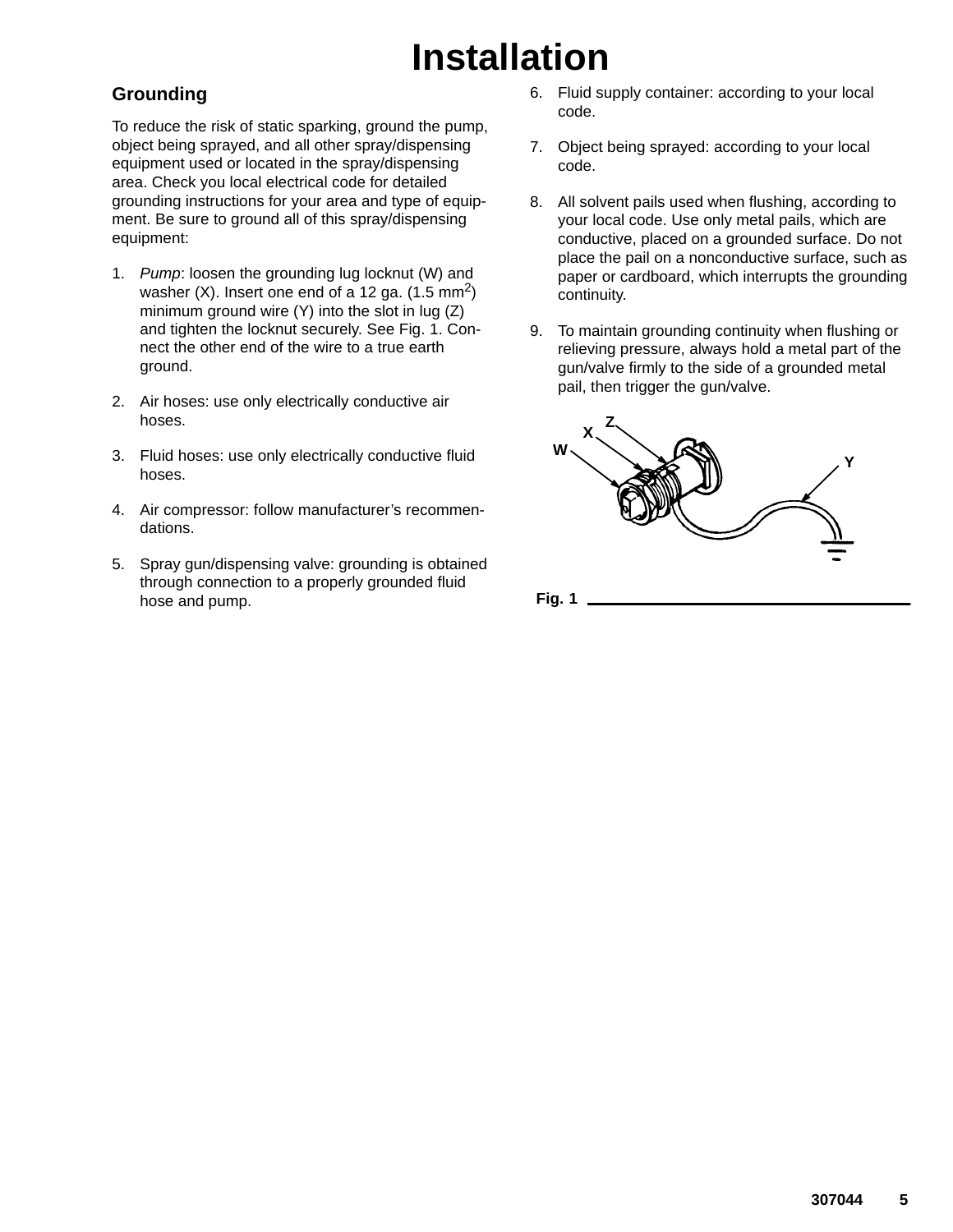## **Installation**

### **Typical Installation**



#### **KEY**

- **A** Bleed–Type Master Air Valve (required, for pump)
- **B** Fluid Drain Valve (required)
- 
- Pump Air Regulator
- Air Line Filter
- **A** Bleed-Type Maste<br> **B** Fluid Drain Valve (<br> **C** Air Line Lubricator<br> **D** Pump Air Regulato<br> **E** Air Line Filter<br> **F** Bleed-Type Maste<br> **G** Electrically Conduc **F** Bleed–Type Master Air Valve (for accessories)
- **G** Electrically Conductive Air Line
- **H** Electrically Conductive Fluid Line<br> **H** Electrically Conductive Fluid Line<br> **Y** Ground Wire (required)
- **J** Pump Runaway Valve
- **Y** Ground Wire (required)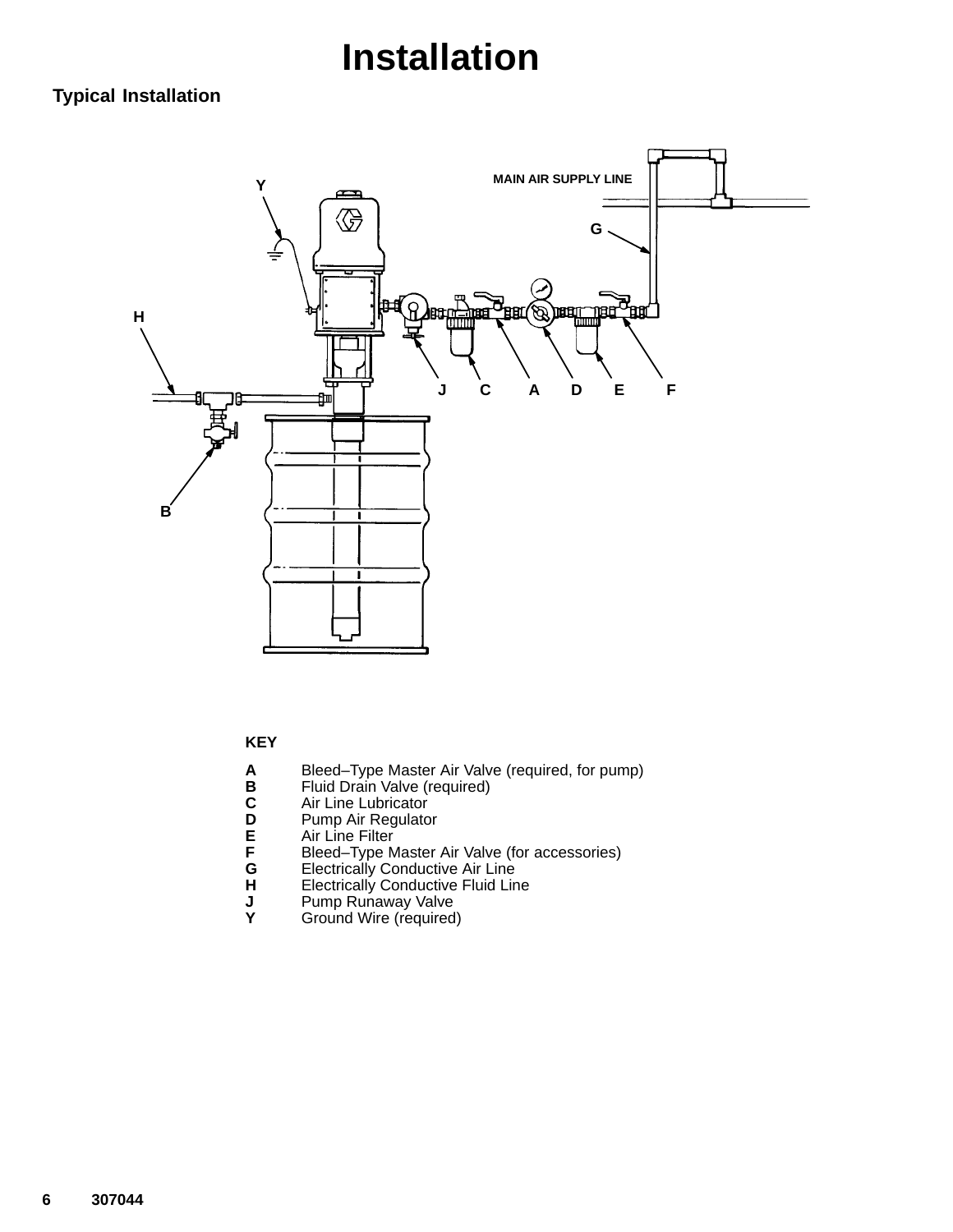## **Installation**

**NOTE:** Reference numbers and letters in parentheses in the text refer to the callouts in the figures and parts drawing.

The Typical Installation shown on page 6 is only a guide for selecting and installing system components and accessories. Contact your Graco distributor for assistance in designing a system to suit your particular needs.

#### **System Accessories**

See the Typical Installation on page 6.

## **WARNING**

Two accessories are required in your system: a bleed-type master air valve (A) and a fluid drain valve (B). These accessories help reduce the risk of serious injury including fluid injection, splashing in the eyes or on the skin, and injury from moving parts if you are adjusting or repairing the pump.

The bleed-type master air valve relieves air trapped between this valve and the pump after the air regulator is shut off. Trapped air can cause the pump to cycle unexpectedly. Locate the valve close to the pump.

The fluid drain valve assists in relieving fluid pressure in the displacement pump, hose, and gun. Triggering the gun to relieve pressure may not be sufficient.

### **Mounting Accessories**

Mount the pump to suit the type of installation planned. The pump dimensions and mounting hole layout are shown on page 18.

The bung adapter has 2" npt threads. Install the pump in the drum cover until it is 1/2" (13 mm) from the bottom of the drum, then tighten the bung adapter.

### **Air and Fluid Hoses**

Be sure all air and fluid hoses are properly sized and pressure-rated for your system. Use only electrically conductive air and fluid hoses. Fluid hoses must have spring guards on both ends.

Connect an electrically conductive fluid hose (H) to the pump's 3/4 npt(f) fluid outlet.

Connect an electrically conductive 3/8 in. ID (minimum) air hose (G) to the pump's 3/8 npt(f) air inlet.

### **Air Line**

Install the following accessories in the order shown in the Typical Installation, using adapters as necessary:

- **A pump runaway valve (J)** senses when the pump is running too fast and automatically shuts off the air to the motor. A pump which runs too fast can be seriously damaged. Install closest to the pump air inlet.
- $\bullet$  **An air line lubricator (C)** provides automatic air motor lubrication.
- - **A bleed-type master air valve (A)** is required in your system to relieve air trapped between it and the motor when the valve is closed (see the **WARN-ING** at left). Be sure the bleed valve is easily accessible from the pump, and is located downstream from the air regulator.
- - **An air regulator (D)** controls pump speed and outlet pressure by adjusting the air pressure to the pump. Locate the regulator close to the pump, but upstream from the bleed-type master air valve.
- **An air line filter (E)** removes dirt and moisture from the compressed air supply.
- $\bullet$  **A second bleed-type air valve (F)** isolates the air line accessories for servicing. Locate upstream from all other air line accessories.

### **Fluid Line**

**• A fluid drain valve (B)** is required in your system to relieve fluid pressure in the hose and gun (see the **WARNING** at left). Install the drain valve pointing down, but so the handle points up when opened.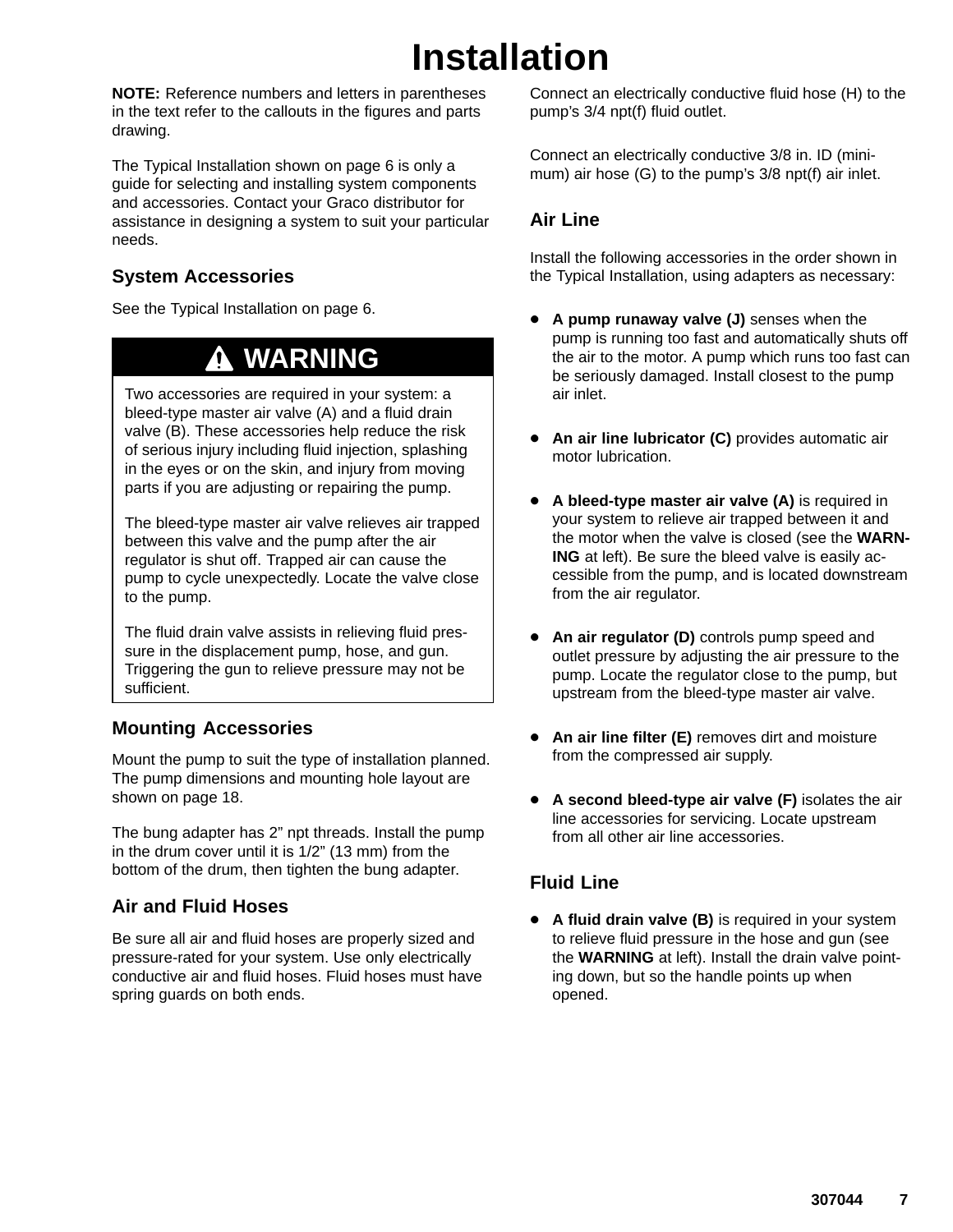# **Operation**

### **Pressure Relief Procedure**

## **WARNING**

#### **SKIN INJECTION HAZARD**

Fluid under high pressure can be injected through the skin and cause serious injury. To reduce the risk of an

injury from injection, splashing fluid, or moving parts, follow the **Pressure Relief Procedure** whenever you:

- are instructed to relieve the pressure,
- $\bullet$ stop spraying/dispensing,
- $\bullet$ check or service any of the system equipment,
- $\bullet$ or install or clean the spray tip/nozzle.
- 1. Lock the spray gun/dispensing valve trigger safety.
- 2. Close the pump air regulator.
- 3. Close the bleed-type master air valve (required in your system).
- 4. Unlock the gun/valve trigger safety.
- 5. Hold a metal part of the gun/valve firmly to the side of a grounded metal pail, and trigger the gun/valve to relieve pressure.
- 6. Lock the gun/valve trigger safety.
- 7. Open the drain valve (required in your system), having a container ready to catch the drainage.
- 8. Leave the drain valve open until you area ready to spray/dispense again.

If you suspect that the spray tip/nozzle or hose is completely clogged, or that pressure has not been fully relieved after following the steps above, very slowly loosen the tip guard retaining nut or hose end coupling and relieve pressure gradually, then loosen completely. Now clear the tip/nozzle or hose.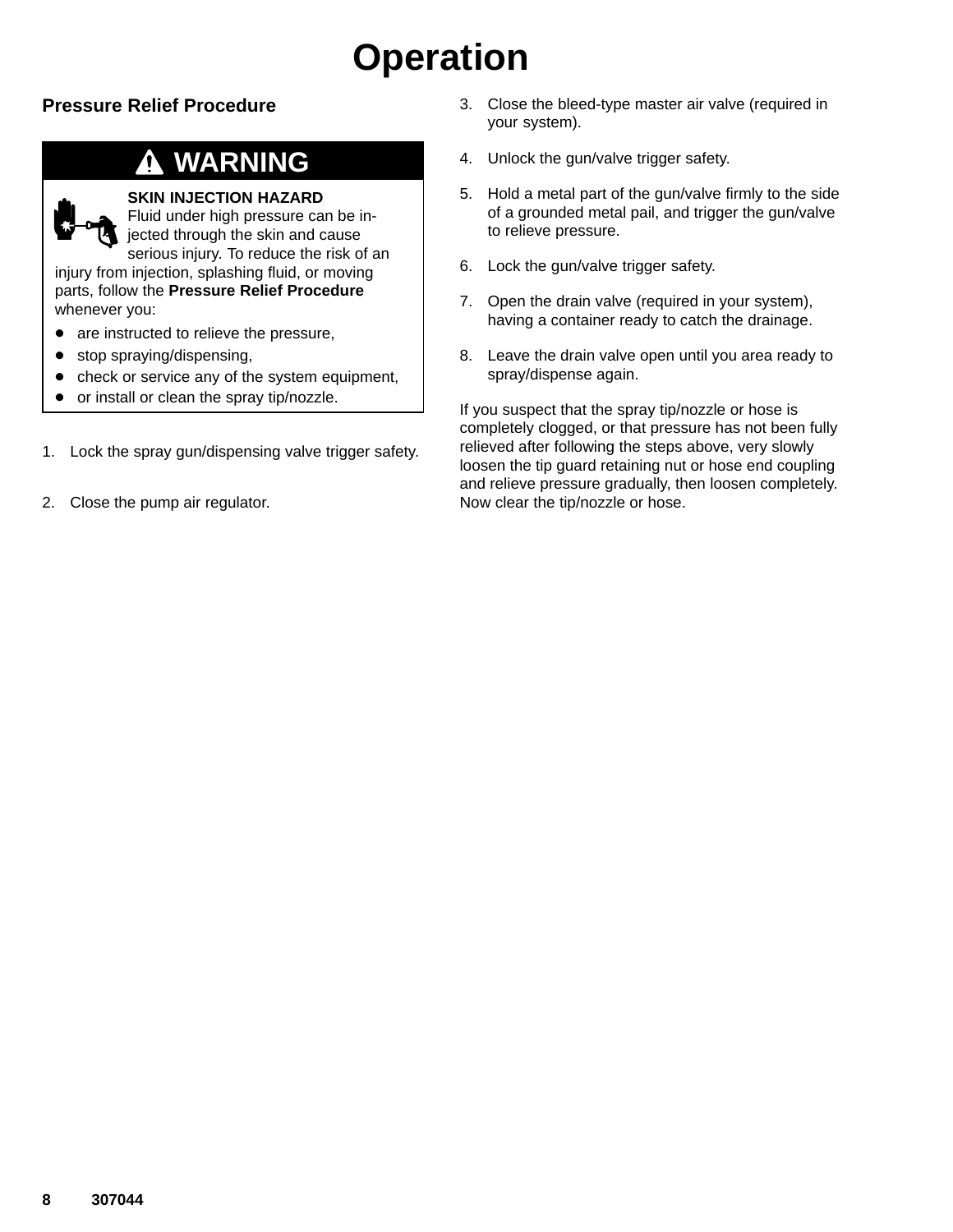# **Operation**

### **Flush the Pump Before Using**

The pump is tested in lightweight oil, which is left in to protect the pump parts. To prevent contamination of fluid, flush the pump with a compatible solvent before using it.

Fill the wet-cup 1/2 full with Graco Throat Seal Liquid (TSL) or a compatible solvent. Keep the cup half-filled at all times to help prevent the fluid you are pumping from drying on the exposed displacement rod and damaging the throat packings.

### **Starting and Adjusting the Pump**

## **WARNING**

To reduce the risk of serious injury whenever you are instructed to relieve pressure, always follow the **Pressure Relief Procedure** on page 8.

- 1. See the Typical Installation on page 6. Be sure the air regulator (D) and bleed-type master air valve (A) are closed. Do not install the spray tip yet!
- 2. Hold a metal part of the spray gun/dispensing valve firmly to the side of a grounded metal pail and hold the trigger open. Then open the pump's bleed-type master air valve (A). Now slowly open the air regulator (D) until the pump starts, about 40 psi (280 kPa, 2.8 bar).
- 3. Cycle the pump slowly until all air is pushed out and the pump and hoses are fully primed. Release the gun/valve trigger and lock the trigger safety. The pump should stall against pressure when the trigger is released.
- 4. **Relieve the pressure.**
- 5. With the pump and lines primed, and with adequate air pressure and volume supplied, the pump will start and stop as the gun/valve is opened and closed. In a circulating system, the pump will run continuously and will speed up or slow down as the system demands until the air supply is shut off. Always use the lowest air pressure necessary to get the desired results. Higher pressures waste fluid and cause premature wear of the pump packings and spray tip/nozzle.

### **WARNING**

Never exceed the *Maximum Working Pressure* of the lowest rated component in the system, to reduce the risk of component rupture which can cause serious injury, including fluid injection or splashing in the eyes or on the skin.

6. Never allow the pump to run dry of the fluid being pumped. A dry pump will quickly accelerate to a high speed, possibly damaging itself. A pump runaway valve (J), which shuts off the air supply to the pump if the pump accelerates beyond the pre-set speed is available. If your pump accelerates quickly or is running too fast, stop it immediately and check the fluid supply. If the supply container is empty and air has been pumped into the lines, refill the container and prime the pump and the lines with fluid, or flush and leave it filled with a compatible solvent. Be sure to eliminate all air from the fluid system.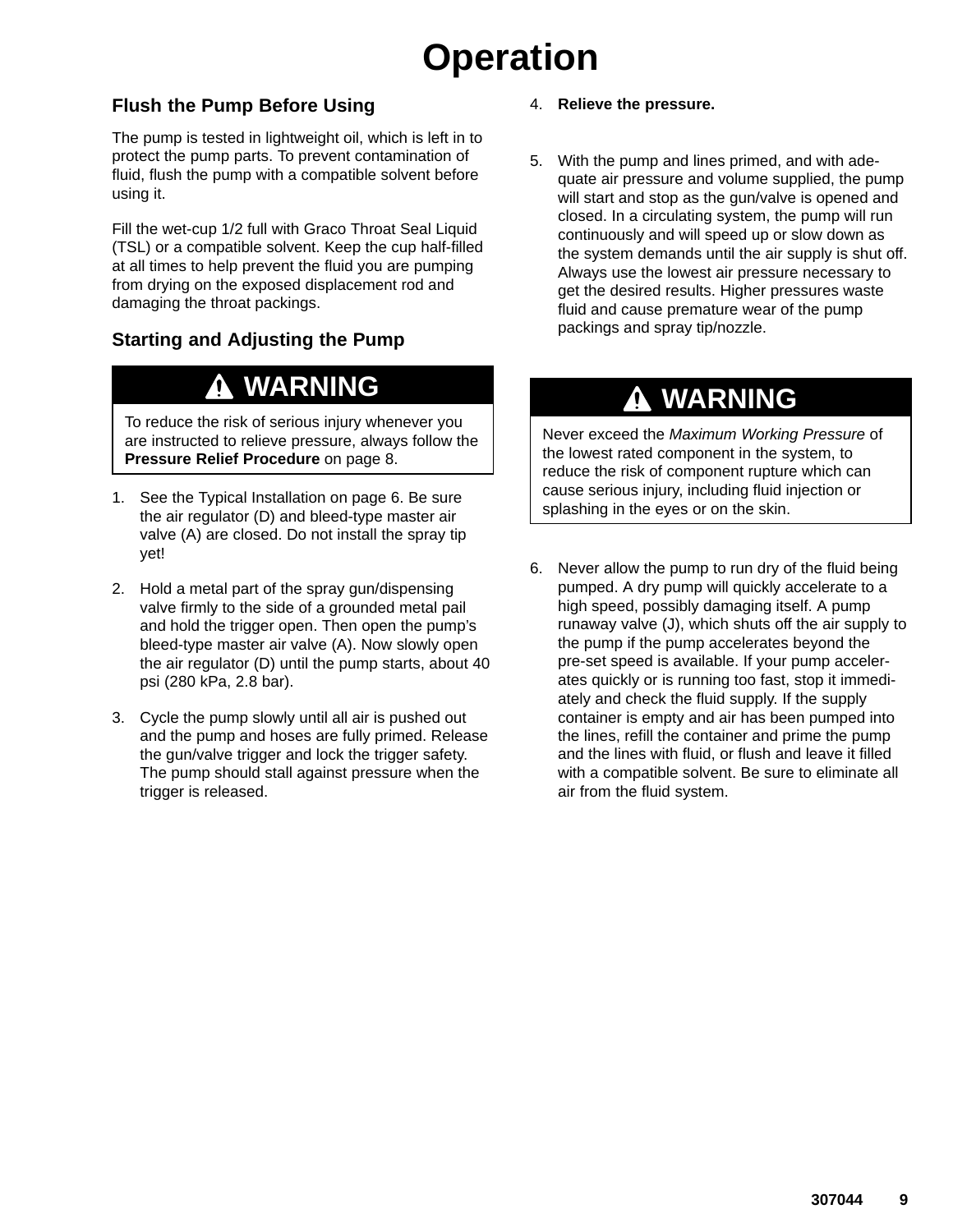## **Maintenance**

#### **Check Valve Adjustment**

### **WARNING**

To reduce the risk of serious injury whenever you are instructed to relieve pressure, always follow the **Pressure Relief Procedure** on page 8.

The piston and intake check valves are set for medium viscosity fluids. To adjust the valves, first **relieve the pressure**, then disassemble the pump as described in the Service section on page 12.

Remove the ball stop pin (17) from the intake valve seat (30). Move the pin to a higher set of holes to increase the ball travel for heavier fluids, or to a lower set of holes to decrease the ball travel for lighter fluids.

To adjust the piston ball travel, loosen the locknut (3) and turn the piston (11) counterclockwise to increase the ball travel and clockwise to decrease the ball travel. For medium viscosity fluid, the ball travel should be 0.19" (4.8 mm). See Fig. 2.



#### **Shutdown and Care of the Pump**

### **WARNING**

To reduce the risk of serious injury whenever you are instructed to relieve pressure, always follow the **Pressure Relief Procedure** on page 8.

For overnight shutdown, always **relieve the pressure**. Always stop the pump at the bottom of its stroke to prevent the fluid from drying on the exposed displacement rod and damaging the throat packings.

Keep the packing nut/wet-cup 1/2 filled with Graco Throat Seal Liquid (TSL) or compatible solvent to help prolong packing life. Adjust the packing nut (35) weekly so it is just tight enough to prevent leakage; do not overtighten. **Relieve the pressure** before adjusting the packing nut. Then use a spanner wrench or a 0.25" (6.3 mm) diameter rod to tighten the nut. See Fig. 3.



#### **Fig. 3**

If you are pumping fluid which dries, hardens, or sets-up, flush the system with a compatible solvent as often as necessary to prevent a buildup of the fluid in the pump or hoses.

## **A** CAUTION

Never leave the pump or hoses filled with water or air. To help prevent corrosion, flush the water and all air out of the system and leave it filled with mineral spirits or an oil-based solvent. Be sure to **relieve the pressure** after flushing.

### **Flushing**

To reduce the risk of fluid injection injury, static sparking, or splashing, **relieve the pressure** and remove the spray tip (airless spray guns or spray valves only) before flushing. Hold a metal part of the gun/valve firmly to the side of a grounded metal pail and use the lowest possible fluid pressure when flushing.

### **Lubrication**

The accessory air line lubricator (C) provides automatic air motor lubrication. For daily, manual lubrication, disconnect the regulator, place about 15 drops of light machine oil in the pump air inlet, reconnect the regulator and turn on the air supply to blow oil into the motor.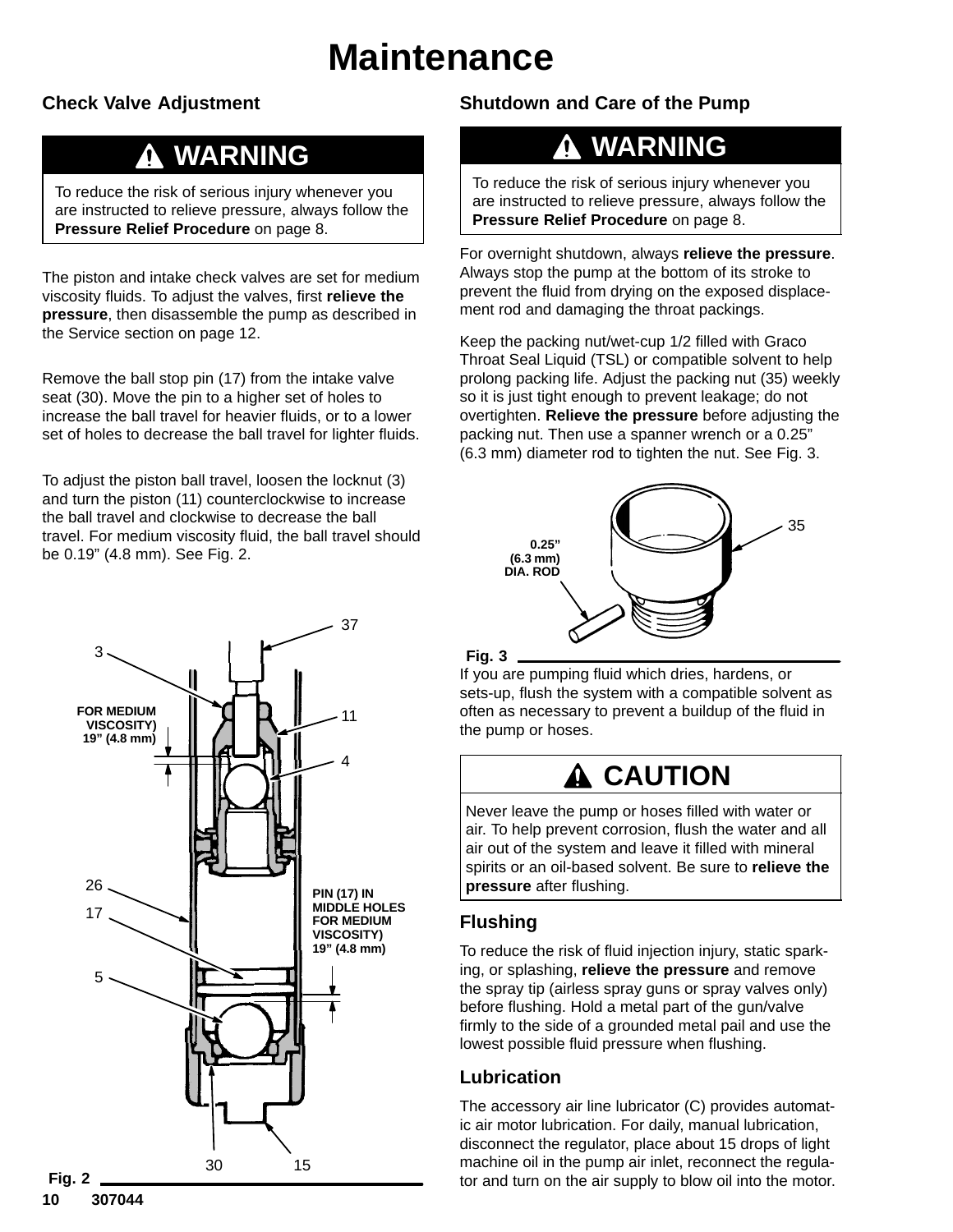# **Troubleshooting**

#### **WARNING**  $\boldsymbol{\Lambda}$

To reduce the risk of serious injury whenever you are instructed to relieve pressure, always follow the **Pressure Relief Procedure** on page 8.

Before servicing this equipment always make sure to **relieve the pressure**.

Check all possible problems and solutions before disassembling the pump.

| Problem                                          | Cause                                                            | <b>Solution</b>                                         |
|--------------------------------------------------|------------------------------------------------------------------|---------------------------------------------------------|
| Pump fails to operate                            | Restricted line or inadequate air sup-<br>ply                    | Clear line; increase air supply.                        |
|                                                  | Insufficient air pressure; closed or<br>clogged air valves, etc. | Open air valve, clean if necessary.                     |
|                                                  | Exhausted fluid supply                                           | Refill; purge all air from the pump and<br>fluid lines. |
|                                                  | Damaged air motor                                                | Service air motor. See manual<br>307043.                |
| Pump operates, but output low on<br>both strokes | Restricted line or inadequate air sup-<br>ply                    | Clear line; increase air supply.                        |
|                                                  | Insufficient air pressure; closed or<br>clogged air valves, etc. | Open air valve, clean if necessary.                     |
|                                                  | Exhausted fluid supply                                           | Refill; purge all air from pump and<br>fluid lines.     |
|                                                  | Clogged fluid line, valves, gun, etc.                            | Clear.*                                                 |
|                                                  | Fluid check valves need adjustment                               | Adjust. See page 10.                                    |
|                                                  | Loose packing nut or worn throat<br>packings                     | Tighten packing nut. Replace throat<br>packings.        |
|                                                  | Damaged cylinder o-rings                                         | Clear; service.                                         |
| Pump operates, but output low on                 | Held open or worn intake valve                                   | Clear; service.                                         |
| down stroke                                      | Damaged cylinder o-rings                                         | Replace.                                                |
| Pump operates, but output low on<br>up stroke    | Held open or worn fluid piston valve<br>or packings              | Clear; service.                                         |
| Erratic or accelerated operation                 | Exhausted fluid supply                                           | Refill; purge all air from pump and<br>fluid lines.     |
|                                                  | Fluid check valves need adjustment                               | Adjust. See page 10.                                    |
|                                                  | Held open or worn intake valve                                   | Clear; service.                                         |
|                                                  | Held open or worn fluid piston valve<br>or packings              | Clear; service.                                         |

\* To determine if the fluid hose or gun is obstructed, first **relieve the pressure**. Disconnect the fluid hose and place a container at the pump fluid outlet to catch any fluid. Turn on the air just enough to start the pump (about 20–40 psi [140–280 kPa, 1.4–2.8 bar]). If the pump starts when the air is turned on, the obstruction is in the fluid hose or gun.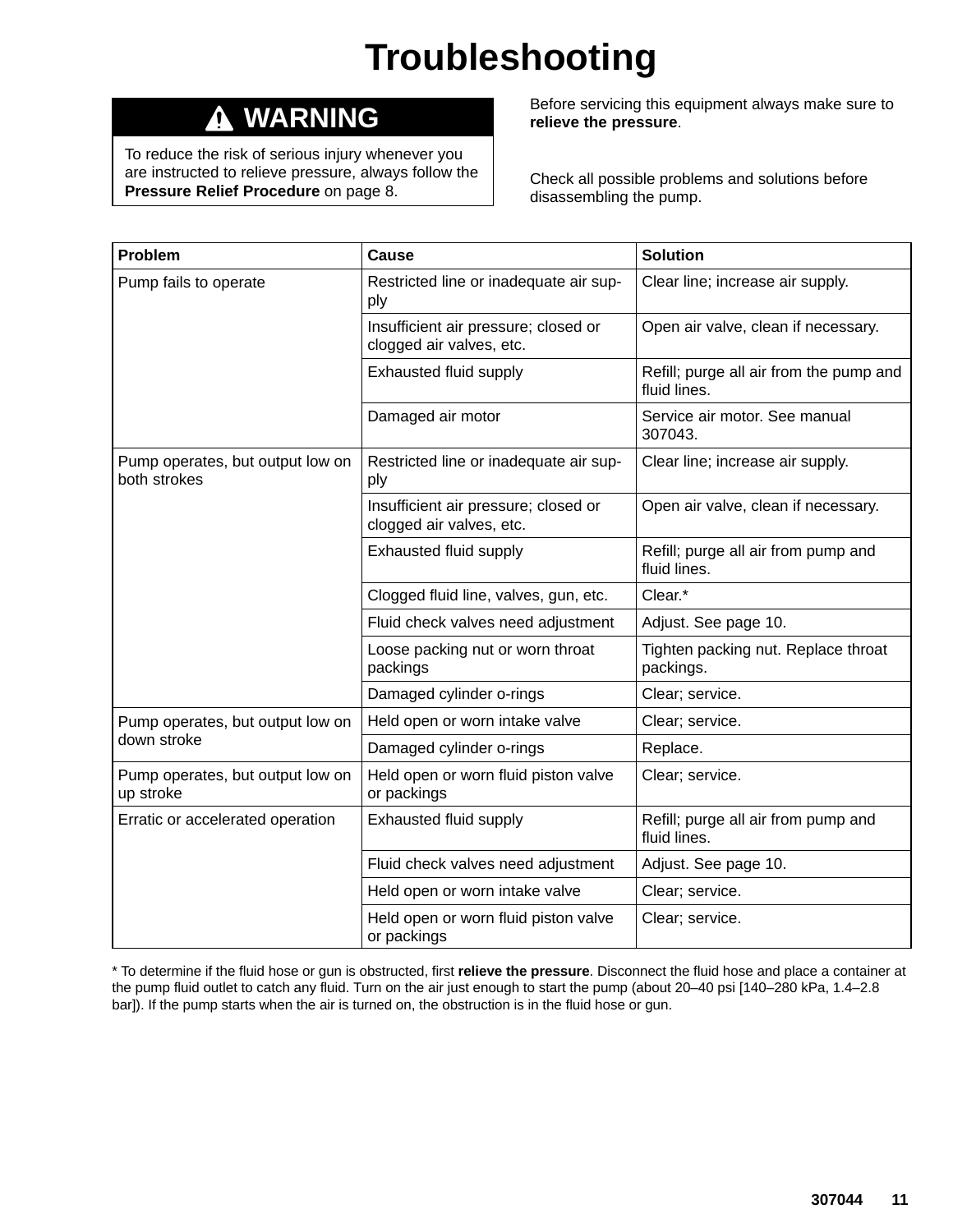#### **Before You Repair the Pump**

- Be sure you have all the necessary repair parts on hand to reduce down time.
- Packing repair kit 208520 is available. Refer to the Parts List on page 17. For the best results, use all the new parts in the kit. Reference numbers with and dagger, for example (13†), indicate that a part is included in the repair kit.
- - Always be sure to replace the glands when replacing the packings.
- - Clean all parts as you disassemble the pump, and inspect them for wear or damage. Replace parts as needed. Scoring or irregular surfaces on the displacement rod or polished inner wall of the cylinder cause premature packing wear and leaking. Check these parts by rubbing a finger on the surface and by holding the parts up to a light at an angle.

#### **Repair**

### **WARNING**

To reduce the risk of serious injury whenever you are instructed to relieve pressure, always follow the **Pressure Relief Procedure** on page 8.

1. Flush the pump, if possible. Stop the pump at the bottom of its stroke. **Relieve the pressure**. Disconnect the hoses. Remove the pump from its mounting.

- 2. Unscrew the intake valve housing (15). Remove the valve seat (30), pin (17), and ball (5). See Fig. 4.
- 3. Apply very low air pressure to the motor to force the piston to the bottom of the stroke.

**NOTE:** For air motor parts and service information, refer to manual 307–043.

- 4. Unscrew the cylinder (26) and slide it down just past the coupling nut (25). See Fig. 6.
- 5. Unscrew the coupling nut (25) and push the piston assembly through the bottom of the cylinder.
- 6. Hold the piston housing (11) with a wrench and screw the piston seat (10) out of the housing.
- 7. Remove the ball, washers, packings, spacers, and o-ring from the piston seat.
- 8. Assemble a washer (29), packing (13†), o-ring (8†), spacer (14), packing (13†), and washer (29) onto the piston seat (10). See the piston detail in Fig. 4 for the proper direction of these parts.
- 9. Place the ball (4) on the piston seat (10) and screw the seat firmly into the piston housing (11).
- 10. Check the piston ball travel. For medium viscosity fluid, the clearance should be 0.19" (4.8 mm). See Fig. 4. Refer also to Check Valve Adjustment on page 10.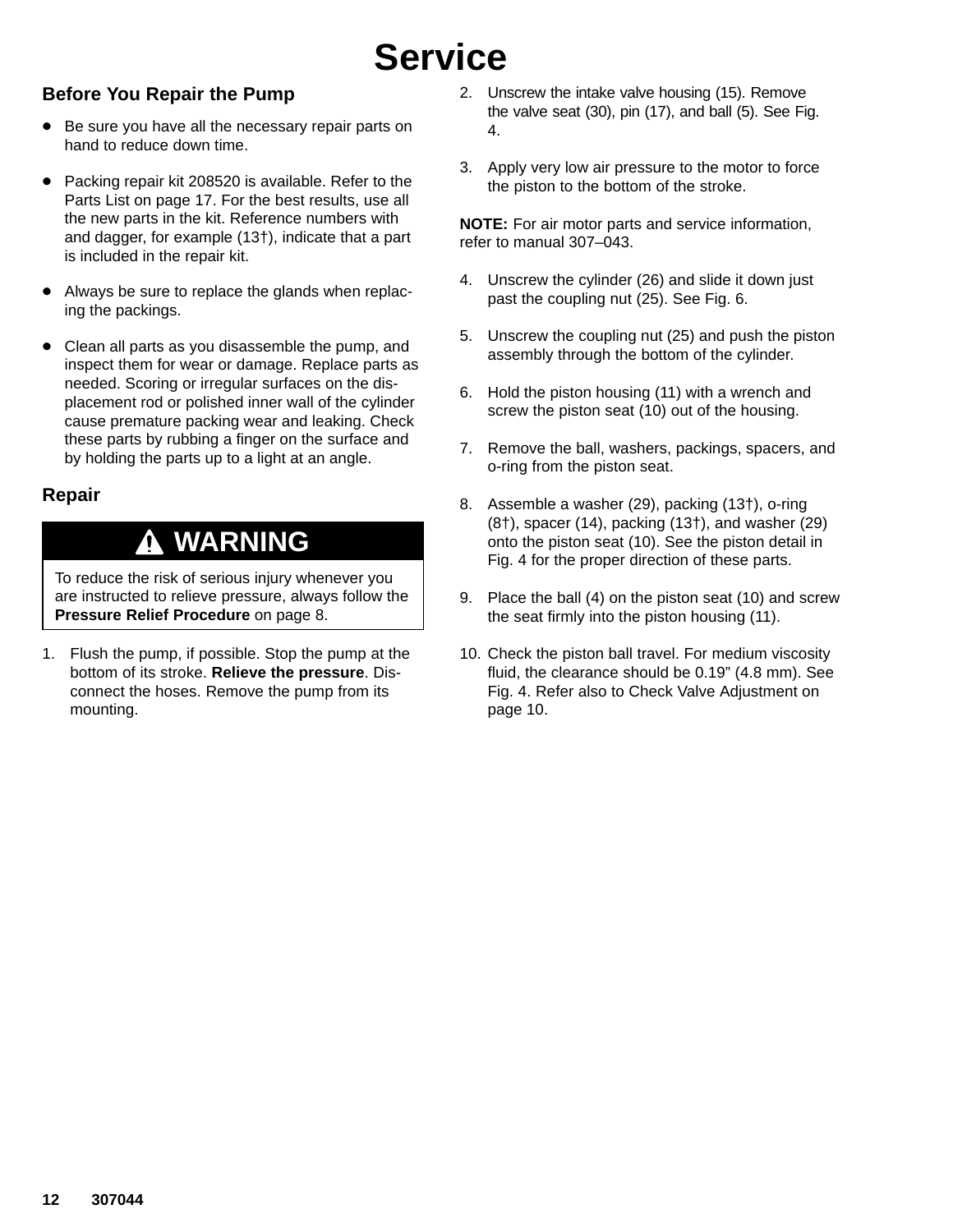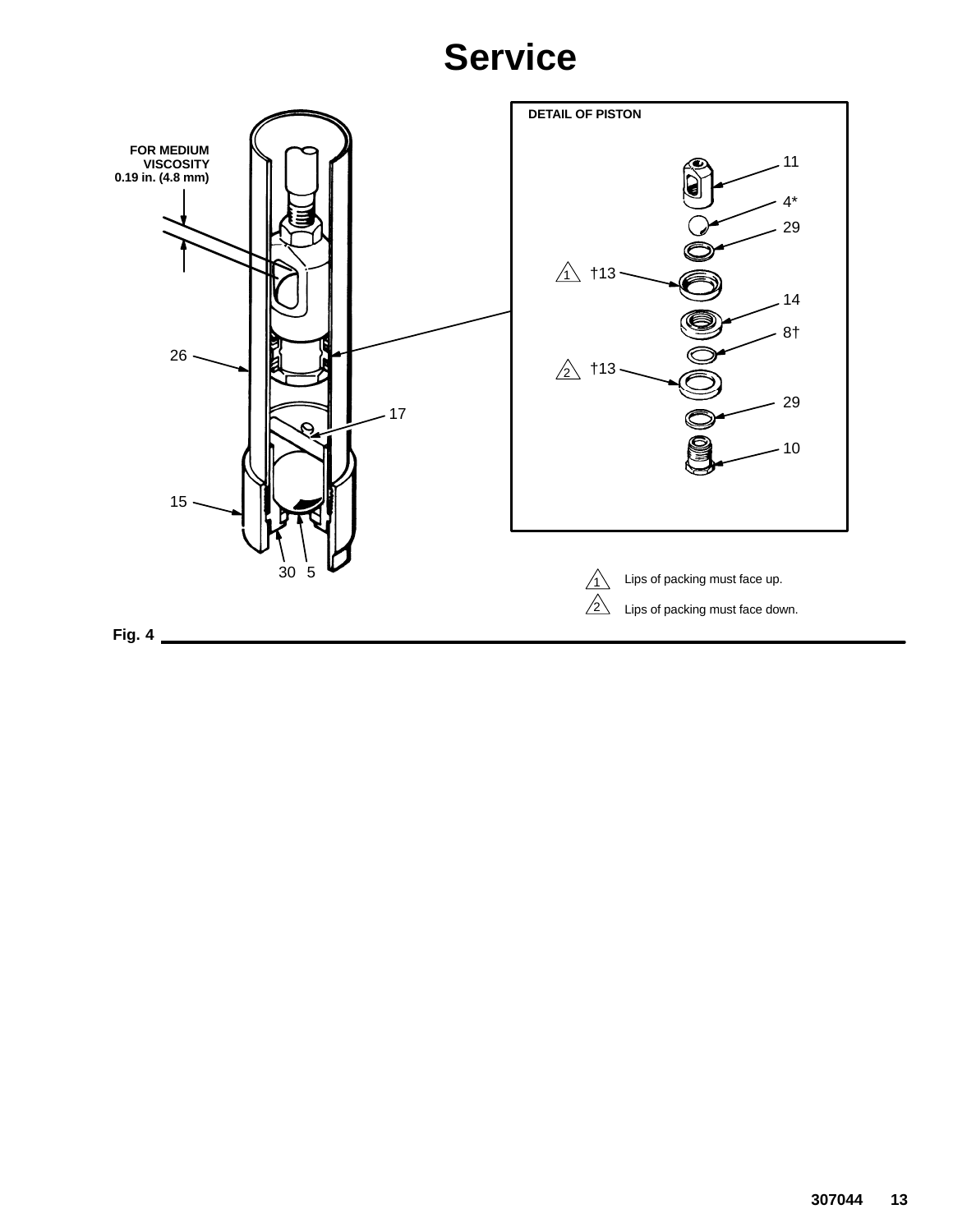- 11. Remove the cotter pin (2) from the top of the displacement rod (27) and unscrew the rod. Remove the tie rod nuts (6) and pull the pump housing (36) off the tie rods (24). See Fig. 6.
- 12. Loosen the packing nut (35) and push the rod (27) through the bottom of the pump housing (36). Check the outer surface of the rod for scoring or wear.
- 13. Remove the packing nut (35), glands (23, 21), bearings (22) and packings (19) from the pump housing.
- 14. See Fig. 6. Install the male gland (21†). Then install the PTFE v-packings (19†) one at a time, making sure the lips of the v-packings are facing down. Install the female gland (23†) and the two bearings (22†). The bearings should have a gap of 0.020–0.050 in. (0.508–1.27 mm) when installed, Install the packing nut (35) loosely.
- 15. Lubricate the displacement rod (27) and slide it down through the top of the pump housing (36).
- 16. Clamp the pump cylinder (26) in a vise. Inspect the inner surface for scoring or wear. Lubricate the top inside diameter of the cylinder with light machine oil.
- 17. A special assembly tool, Part No. 168085, should be used to install the piston assembly into the cylinder. This tool is made from 0.016" (0.41 mm) shim stock and helps protect the edges of the packings from damage during reassembly. Place the tool around the piston packings as shown in Fig. 5. Start the bottom packings (13a) into the cylinder and then remove the tool.



- 18. Join the coupling nut (25) and displacement rod (27) and tighten securely.
- 19. Install the o-ring (9) around the top of the displacement rod (27). Position the pump housing (36) on the tie rods (24). Screw the rod (27) into the motor and install the pin (2). Screw the tie rod nuts (6) onto the tie rods (24) and torque to 10–15 ft-lb  $(14-20 N·m)$ .
- 20. Install a new o-ring (20) in the bottom of the pump housing (36), then screw the cylinder (26) into the housing.
- 21. Install the intake valve ball (5) in the valve seat (30). Insert the pin (17) in the proper set of holes (see Check Valve Adjustment on page 10). Place the seat in the valve housing (15) and screw the housing firmly onto the cylinder.
- 22. Reconnect the pump grounding wire if it was disconnected during service. Fill the wet-cup 1/2 full with TSL or compatible solvent.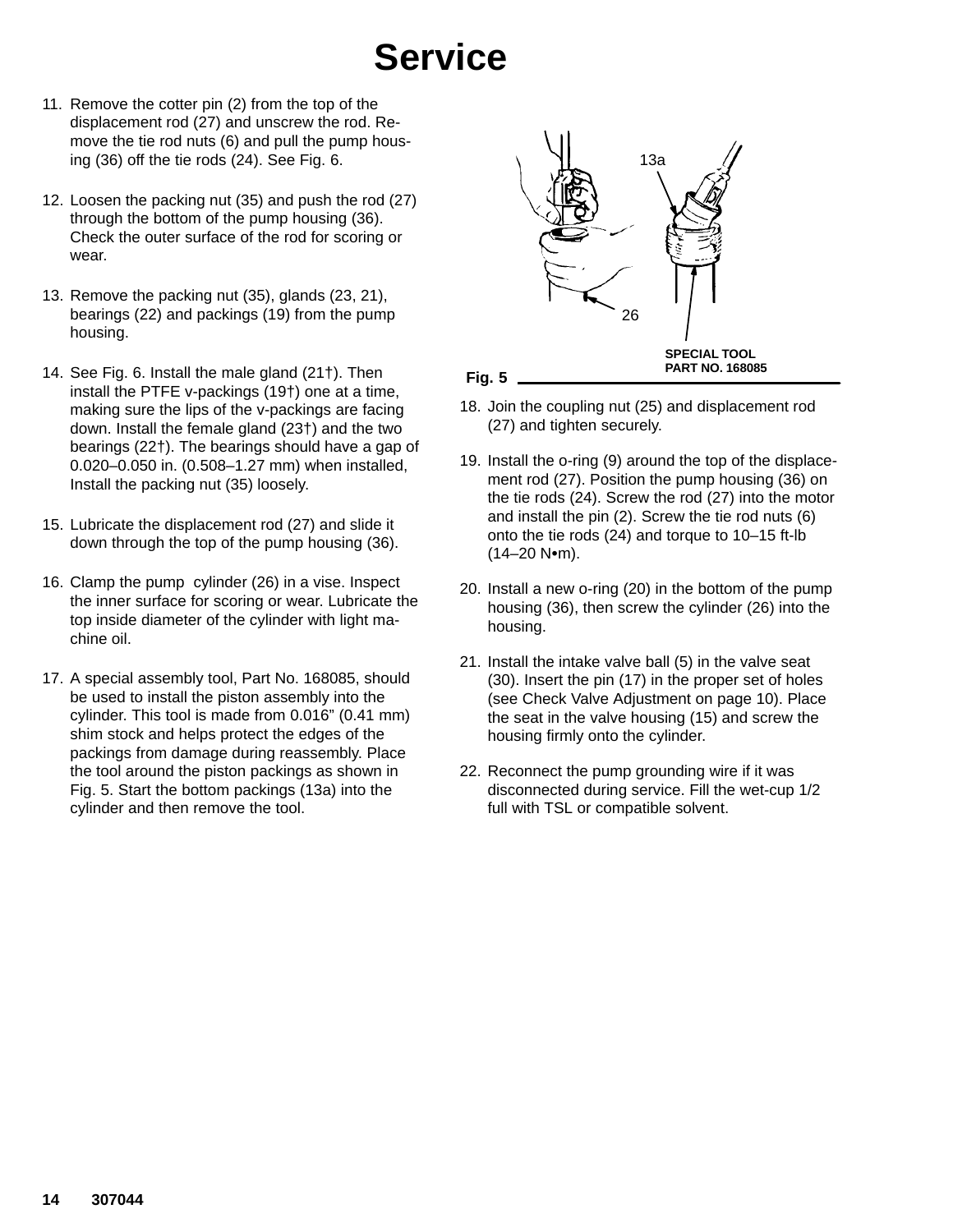

 $\sqrt{1}$  Lips of packing must face up.

Lips of packings must face down.

0.020–0.050 in. (0.508–1.27 mm) gap when assembled.

 $\frac{4}{1}$  Torque to 10–15 ft–lb (14–20 N.m).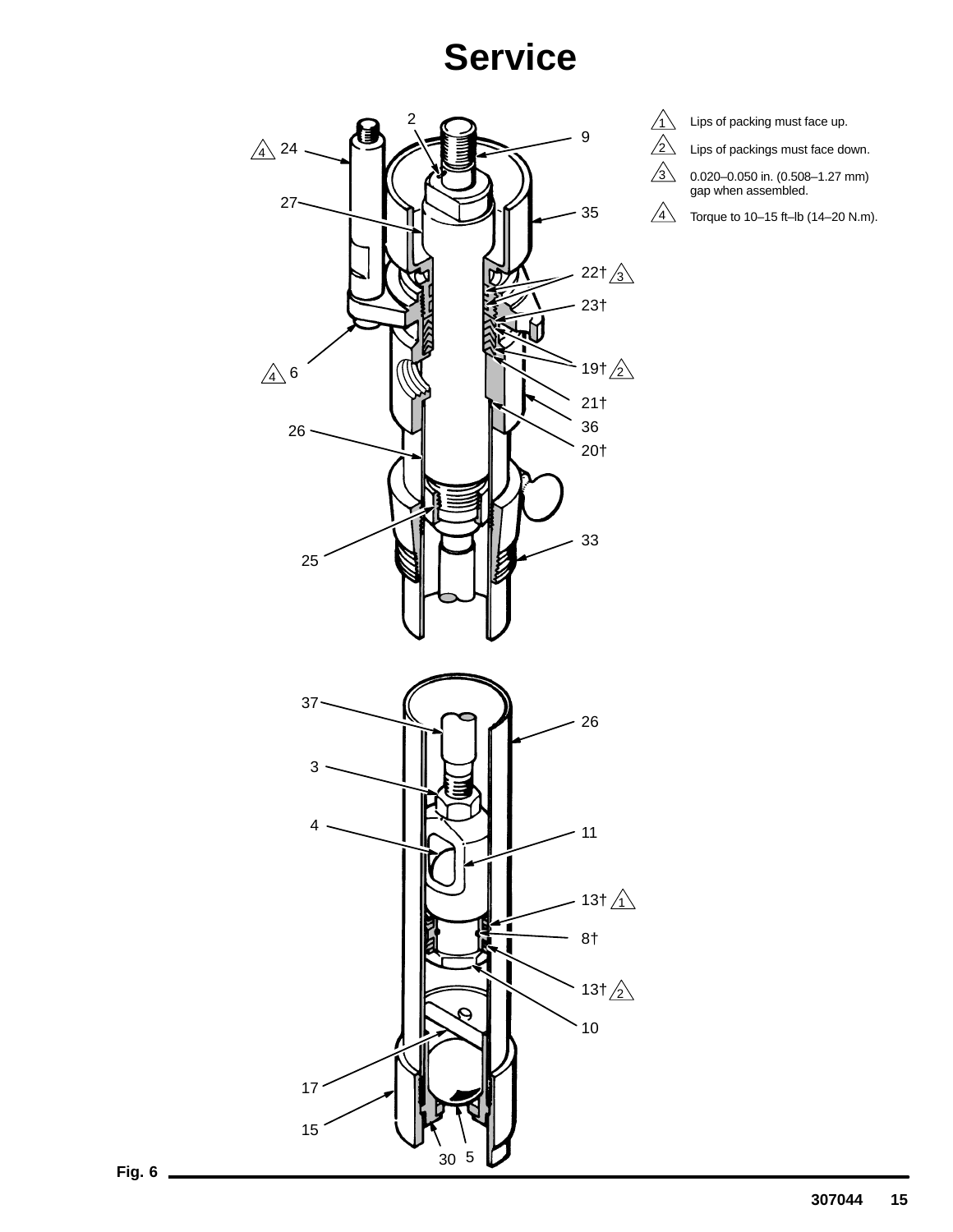## **Parts**

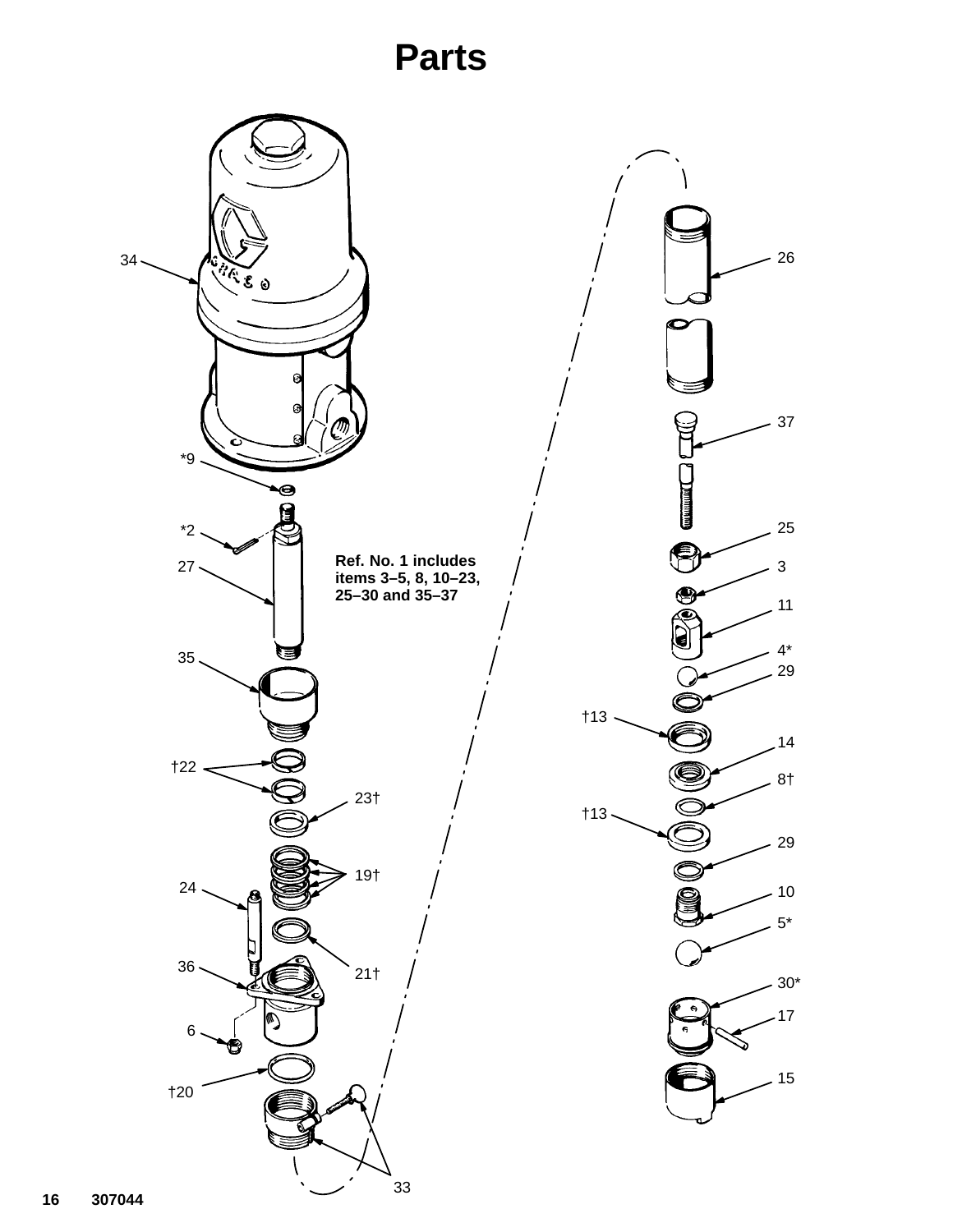## **Parts**

#### **Model 218956, Series D**

|                                                      | Includes items 1-37                            | Model 218956, Series D                                                                                       |      | Ref<br>No.                                | Part No.                   | <b>Description</b>                                                                          | Qty. |
|------------------------------------------------------|------------------------------------------------|--------------------------------------------------------------------------------------------------------------|------|-------------------------------------------|----------------------------|---------------------------------------------------------------------------------------------|------|
| Ref<br>No.                                           | Part No.                                       | <b>Description</b>                                                                                           | Qty. | 20 <sub>1</sub><br>21 <sub>†</sub><br>22† | 164782<br>164837<br>165287 | O-RING, PTFE<br>GLAND, male<br><b>BEARING, PTFE</b>                                         | 2    |
| 1                                                    | 220465<br>Series D                             | DISPLACEMENT PUMP<br>Includes items 3-5, 8, 10-23,<br>25-30, and 35-37                                       |      | 23 <sub>†</sub><br>24<br>25               | 165288<br>24B189<br>166033 | GLAND, female<br>KIT, tie rod<br>NUT, swivel                                                | 3    |
| $2^*$                                                | 100103                                         | PIN, cotter; 0.12" (3.2 mm) dia.;<br>1/5" (38 mm) long                                                       |      | 26<br>27<br>29                            | 24C504<br>24C496<br>171594 | CYLINDER, stainless steel<br>ROD, displacement<br>WASHER, backup                            | 2    |
| 3<br>$4^*$<br>$5^*$                                  | 100111<br>100279<br>101178                     | NUT, jam; 0.5-20<br>BALL, steel; 0.88" (22.4 mm) dia.<br>BALL, steel; 1.25" (31.8 mm) dia                    |      | $30*$<br>33<br>34                         | 204762<br>222308<br>205997 | SEAT, intake valve<br>ADAPTER, bung; with screw<br>AIR MOTOR:                               |      |
| 6<br>8†<br>9*<br>10<br>11                            | 101566<br>164623<br>156082<br>156989<br>157184 | NUT, lock; 0.19 thd<br>O-RING, PTFE<br>O-RING, nitrile rubber<br>SEAT, piston<br>HOUSING, piston             | 3    | 35<br>36<br>37                            | 208312<br>192188<br>208314 | See manual 307043 for parts<br>NUT, packing<br>HOUSING, outlet; 3/4 npt(f)<br>ROD, piston   |      |
| 13 <sub>†</sub><br>14<br>15<br>17<br>19 <sub>†</sub> | 162871<br>158857<br>159839<br>160726<br>162866 | PACKING, cup; PTFE<br>SPACER, packing<br><b>HOUSING, intake valve</b><br>PIN, stop<br><b>V-PACKING: PTFE</b> | 4    |                                           | hand to reduce down time.  | * Recommended tool box spare parts. Keep these parts on<br>† Included in Repair Kit 208520. |      |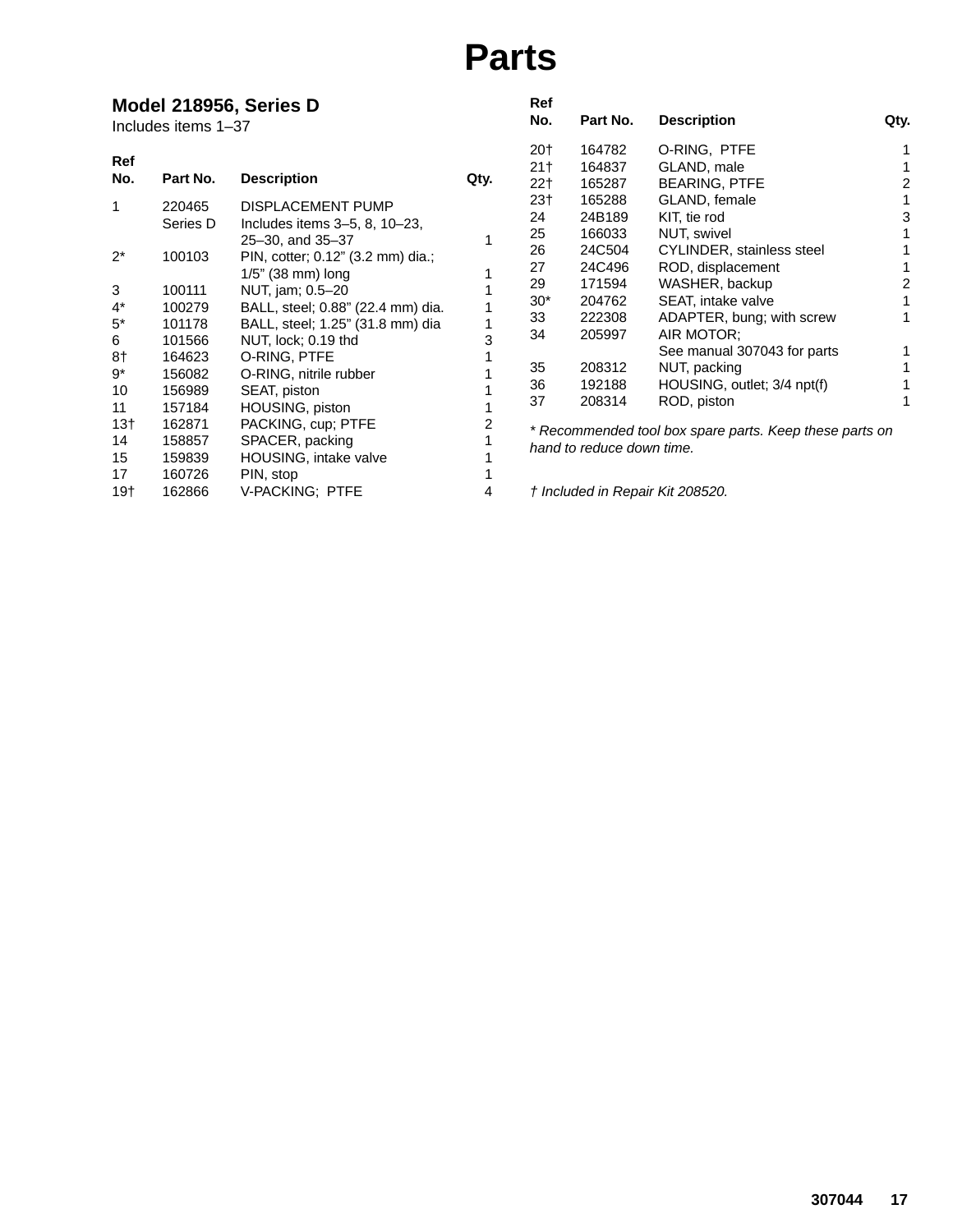# **Dimensions**

# **Mounting Hole Layout**

**2.5" (64 mm)**

**TWO 0.31" (7.9 mm) HOLES ON 5" (127 mm) BOLT CIRCLE**

> **5.0" (127 mm)**



## **Technical Data**

| Category                                           | Data                                                                                                            |
|----------------------------------------------------|-----------------------------------------------------------------------------------------------------------------|
| Maximum Fluid Working Pressure                     | 900 psi (6.2 MPa, 62 bar)                                                                                       |
| Maximum Air Input Pressure                         | 180 psi (1.2 MPa, 12 bar)                                                                                       |
| Pump Cycles per Gallon (3.8 liters)                | 28                                                                                                              |
| Maximum Recommended Pump Speed                     | 66 cycles per min; 2.5 gpm (9.5 liters/min)                                                                     |
| Recommended Speed for Optimum Pump<br>Life         | 12-25 cycles/min; 0.5-0.9 gpm (1.9-3.3 liters/min)                                                              |
| Air Consumption                                    | approx. 8 scfm (0.23 m <sup>3</sup> /min) at 1 gpm (3.8 liters/min) at 100 psi<br>(0.7 MPa, 7 bar) air pressure |
| Maximum Displacement Pump Operating<br>Temperature | 250 $\degree$ F (121 $\degree$ C)                                                                               |
| Maximum Air Motor Operating Temperature            | 200 $\degree$ F (93 $\degree$ C)                                                                                |
| <b>Wetted Parts</b>                                | Carbon Steel; 304 Grade Stainless Steel; Chrome Plating; PTFE                                                   |